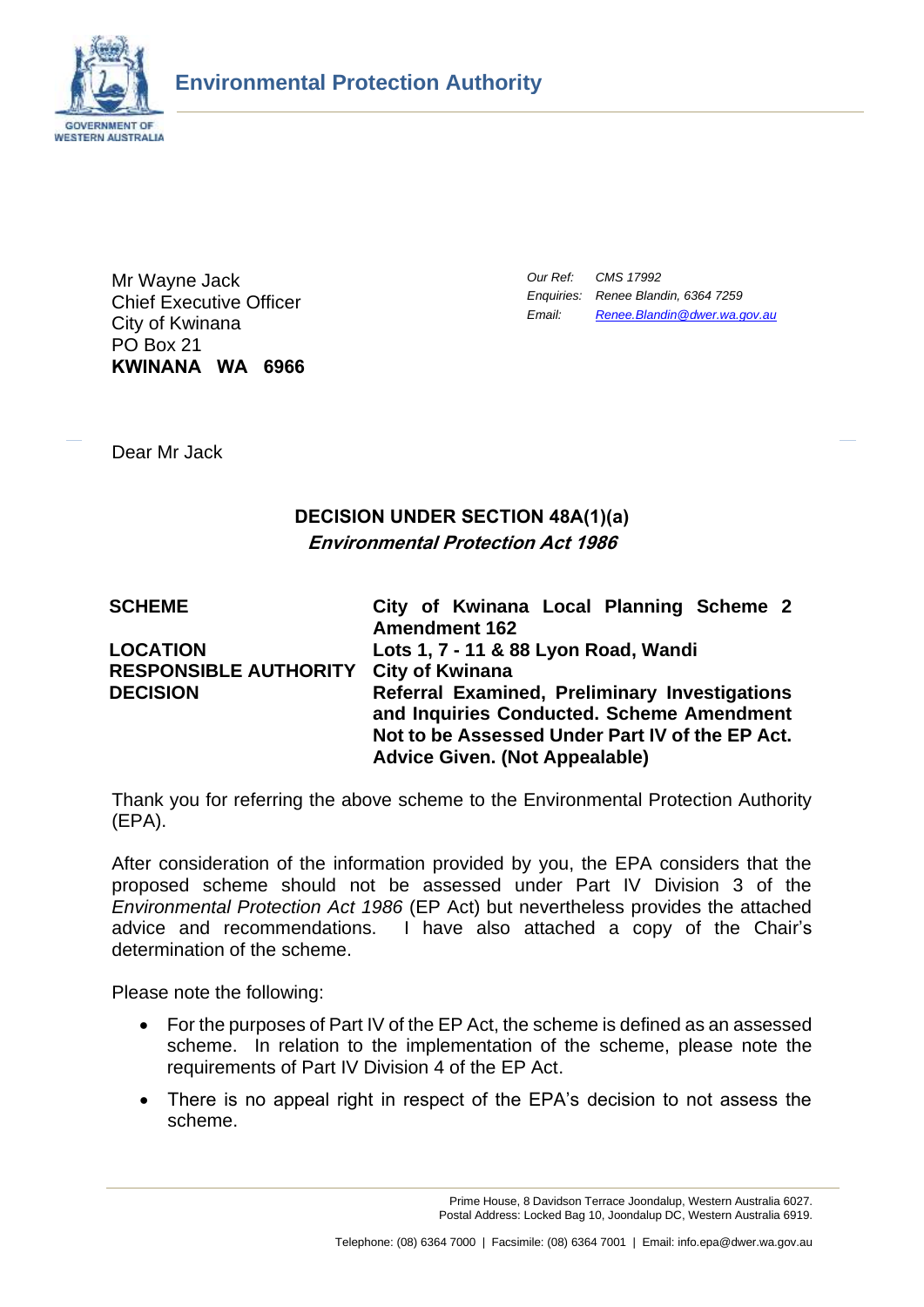A copy of the Chair's determination, this letter and the attached advice and recommendations will be made available to the public via the EPA website.

Yours sincerely

 $\Lambda$  statt

**Anthony Sutton Delegate of the Environmental Protection Authority** Executive Director EPA Services

1 October 2021

Encl. Chair's Determination Scheme Advice and Recommendations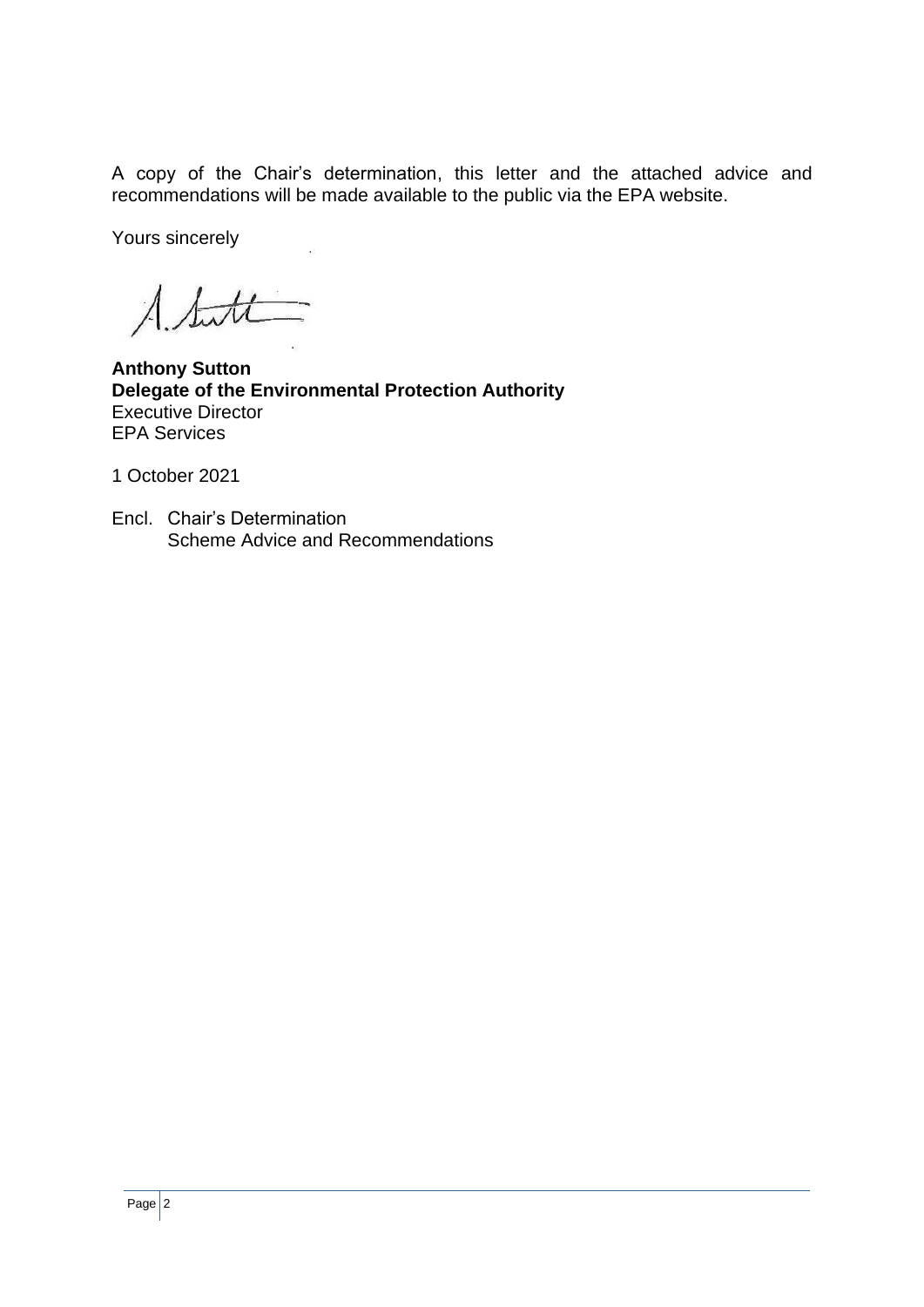# **ADVICE UNDER SECTION 48A(1)(a) ENVIRONMENTAL PROTECTION ACT 1986**

### **City of Kwinana Local Planning Scheme 2 Amendment 162**

**Location: Lots 1,7-11 and 88 Lyon Road, Wandi**

**Determination: Scheme Not Assessed – Advice Given (not appealable)**

#### **Determination Published: 4 October 2021**

#### **Summary**

The City of Kwinana Amendment 162 proposes to rezone a portion of Lots 1, 7 - 11 & 88 Lyon Road, Wandi from 'Special Rural – 13' to 'Residential' with a density R5, R10 and R12.5 by amending the scheme map. The amendment proposes to amend the scheme to text by including the entirety of the lots within the Additional Uses table with Development Standards/Conditions.

The Environmental Protection Authority (EPA) has considered the scheme amendment in accordance with the requirements of the *Environmental Protection Act 1986* (EP Act)*.* The EPA considers that the scheme amendment is unlikely to have a significant effect on the environment and does not warrant formal assessment under Part IV of the EP Act. The EPA has based its decision on the documentation provided by the City of Kwinana. Having considered this matter the following advice is provided.

### **1. Environmental Factors**

The EPA has identified the following preliminary environmental factors relevant to this scheme amendment:

- a) Flora and Vegetation
- b) Terrestrial Fauna

### **2. Advice and Recommendations regarding Environmental Factors**

#### **Flora and Vegetation and Terrestrial Fauna**

The EPA notes the proposal is to recreate 48 new lots of various sizes and the existing vegetation on-site is mostly degraded to good condition. The amendment area contains threatened species of black cockatoo foraging habitat and potential future breeding trees.

Implementation of the scheme amendment may result in the clearing of a maximum of six potential future breeding trees. This area and the six trees should be a priority for retention, and development should be located within existing cleared land.

The EPA recommends the City of Kwinana include a scheme text provision to Schedule VII-Additional Uses for:

Future subdivision design and layout of Lots to retain identified black cockatoo habitat tree(s) that have a Diameter at Breast Height (DBH) > 500mm (PGV Environmental 2016, Environmental Assessment Report or any update to this assessment) and are